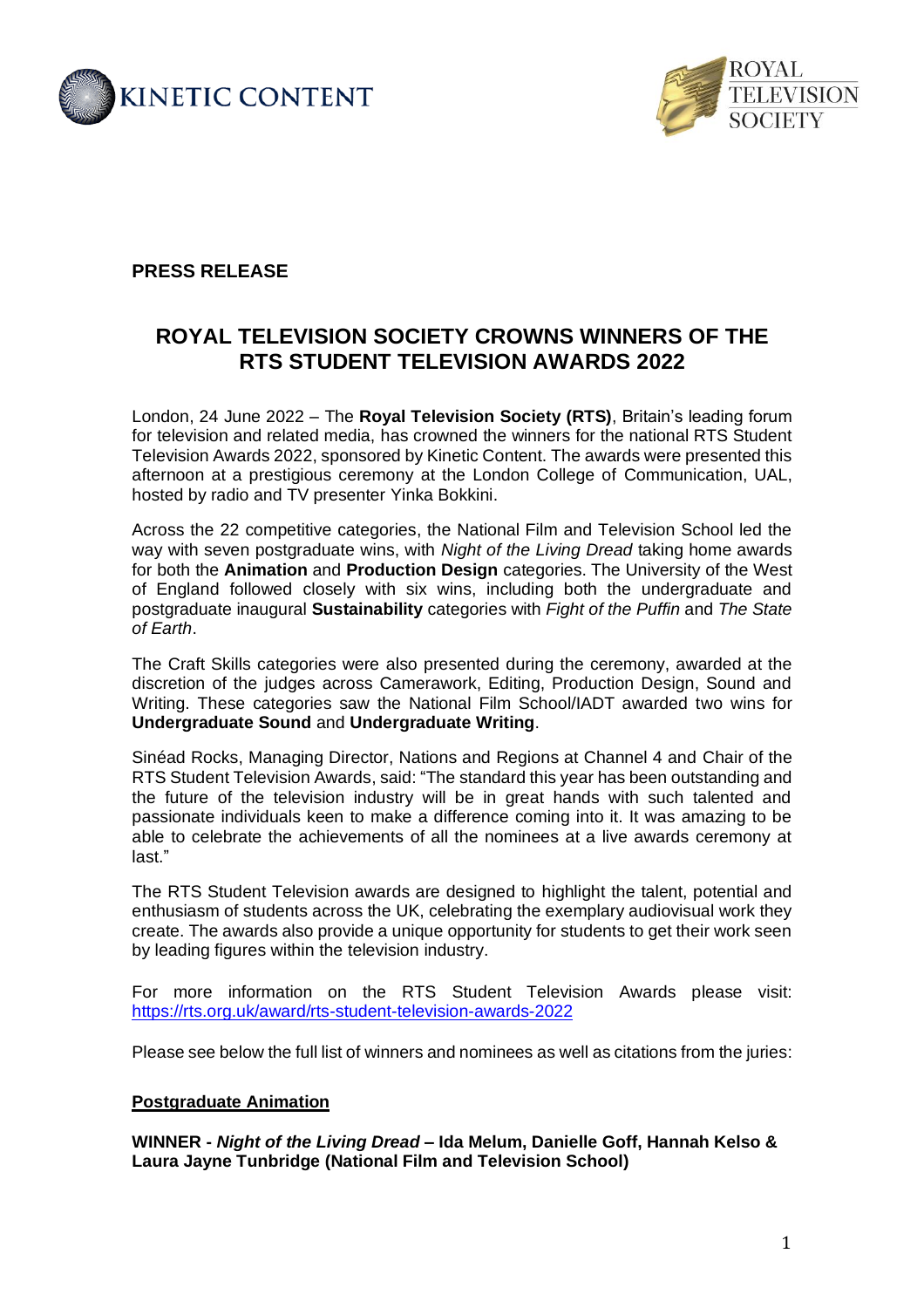



*A highly sophisticated piece with a great script. The film held the jury's attention throughout with engaging characters, a highly relatable narrative, and a stunning visual aesthetic. A film a seasoned professional would be proud of.* 

# Nominees:

- *A Film About A Pudding* Roel Van Beek, Jack Pollington, Julie Nørgaard Bonde Jensen, Sonja Huttunen & Team (National Film and Television School)
- *Do Not Feed The Pigeons* Antonin Niclass, Jordi Morera & Vladimir Krasilnikov (National Film and Television School)

# **Undergraduate Animation**

# **WINNER -** *In Harmony* **– Markus Øvre (UCA Farnham**)

*A brilliant musical animation with unique and engaging characters. The use of music to drive the narrative was well executed and the jury paid praise to the underlying message of acceptance.*

# Nominees:

- *Allotment* Karla Engström & Samuel Carson (Manchester Metropolitan University)
- *Fall of the Ibis King –* Mikai Geronimo, Josh O'Caoimh, Giorgia McKenna, Charles Henri-Sanson, Niall Delahan, Stephen Hennessy, Cathal Hughes, Samantha Sack & Alex Voytenko (National Film School / IADT)

# **Postgraduate Comedy and Entertainment**

# **WINNER -** *Ashes 2 Ashes* **– Louise Stewart (National Film and Television School)**

*Laugh out loud funny writing, with excellent new on-screen talent performances and a memorable and beautifully simple story that was brilliantly executed by all.*

### Nominees:

- *Flavours Without Borders* Desi Traichevska, Dominika Lapinska, Arushi Chugh & Oliver Wegmüller (National Film and Television School)
- *Britain's Lost Walks* Melissa Aston-Munslow, Samson Ibitoye, Holly Androlia & Niamh Broderick (National Film and Television School)

### **Undergraduate Comedy and Entertainment**

# **WINNER -** *Heart Failure* **– Will Wightman, Cleo Yeomans & Will Marchant (Falmouth University)**

*Brilliantly uplifting and funny from start to finish - terrific new cast performances and refreshing to cross a rom-com story and characters with dance music. Super-slick new writing, dynamic directing, ace music production and top-notch editing.*

Nominees:

- *Finsta* Lucia Debernardini, Anne Sophie Trompert, Felicia Holst & Luis Garcia (Regent's University London)
- *Flash\_Thunder93* Reuben Harvey, Matthew Howe, Finnoughla Madden & Robert Montgomery (National Film School / IADT)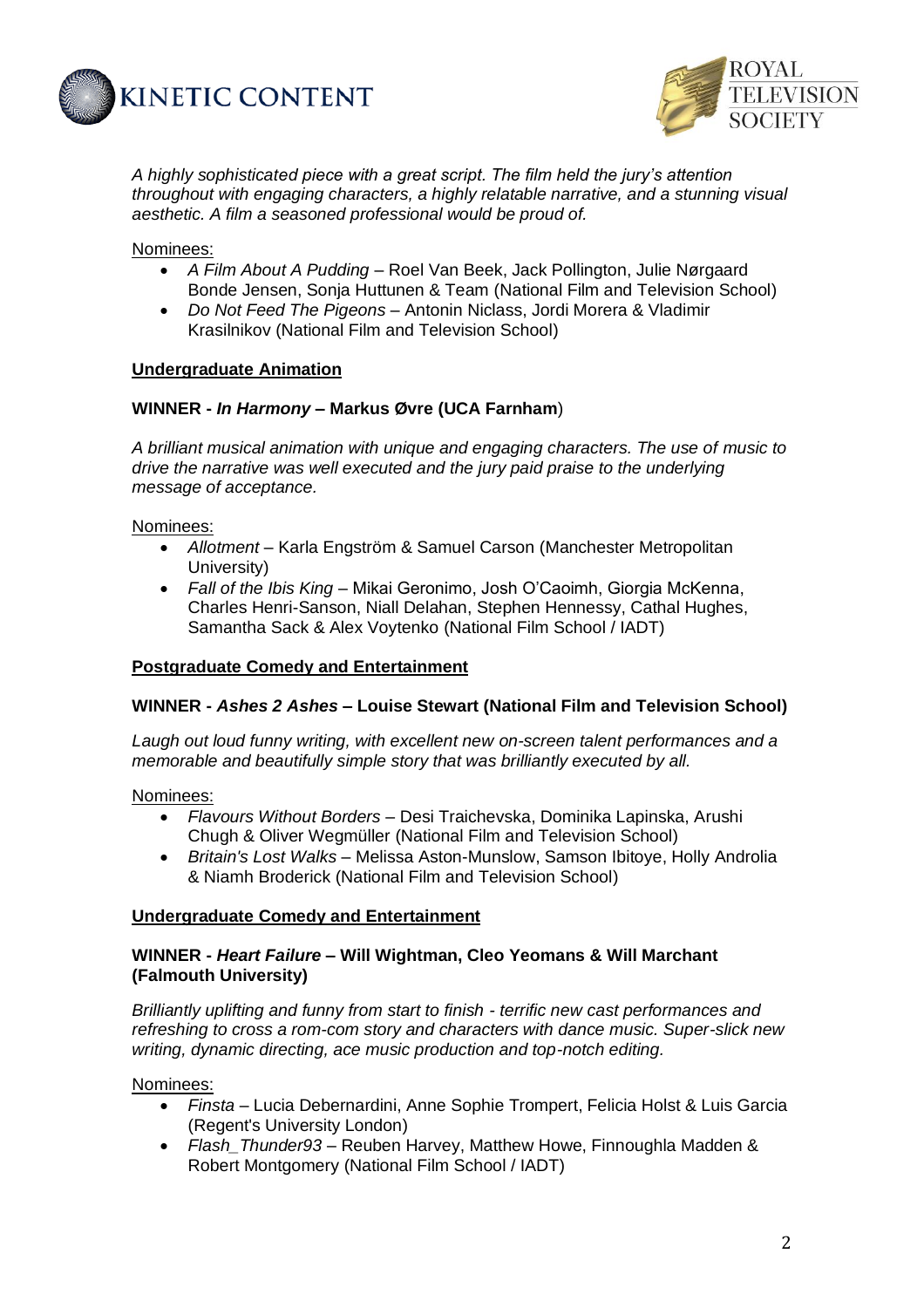



# **Postgraduate Drama**

# **WINNER -** *Requiem* **– Emma J. Gilbertson, Michelle Brøndum, Laura Jayne Tunbridge, Joseph Guy & Production Team (National Film and Television School)**

*A wonderfully evocative film which rendered its period setting with astonishing skill, especially given the constraints of both covid and budget, this was outstandingly acted and directed. While the concept was perhaps a touch familiar, the film brought Miller's The Crucible to mind in its emotional power and immersive quality. To feel as though you've watched a full length feature after only twenty four minutes is extraordinary, and each aspect of the filmmaking contributed.*

# Nominees:

- *Caterpillar* Marcus Anthony Thomas, Johannes Schubert, Sonja Huttunen, Paulina Camacho, Lesley Posso & Team (National Film and Television School)
- *Triangle* Peter Engelmann (Arts University Bournemouth)

# **Undergraduate Drama**

# **WINNER -** *Sizzle* **– May-Ann Blanch, Luke Keogh, Anna Burns & Rachael Light (Royal Conservatoire of Scotland)**

*A wonderfully bold and imaginative film, telling a quietly courageous story with humour and pathos. The emotionally truthful central performance, unusual visuals and vivid production design made this a real stand out for the panel.* 

### Nominees:

- *Dilemma* Dora Martynyuk (Regent's University London)
- *My House of Things* Ingo Lyle-Goodwin, Nikki Merrett, Ben Collins, Kinga Kovacs, Dylan Saville & Felix Bromage (Leeds Beckett University, Northern Film School)

### **Postgraduate Factual**

# **WINNER –** *More Than Just Memories* **– Megan Brown, Osian Pearson, Miles Sullivan & Fabio Amurri (National Film and Television School)**

*This film was beautifully shot, with a high standard in post-production, it was a really emotional story that tugged at all the judges' heart strings, whilst being sensitive and not indulgent. The film managed to educate without jarring between facts and figures and the lovely story that was so gently told.*

### Nominees:

- *All Is Now* Anna Nørager, Basia Miszczyk, Raluca Petre, Zoltán Kadnár, Madison Willing, Francis Qureshi, Ewelina Dziedzic & Emma Beinish (National Film and Television School)
- *Last Orders* Hannah Skolnick, Waltteri Vanhanen, Joseph Stevenson & Joe De-Vine (National Film and Television School)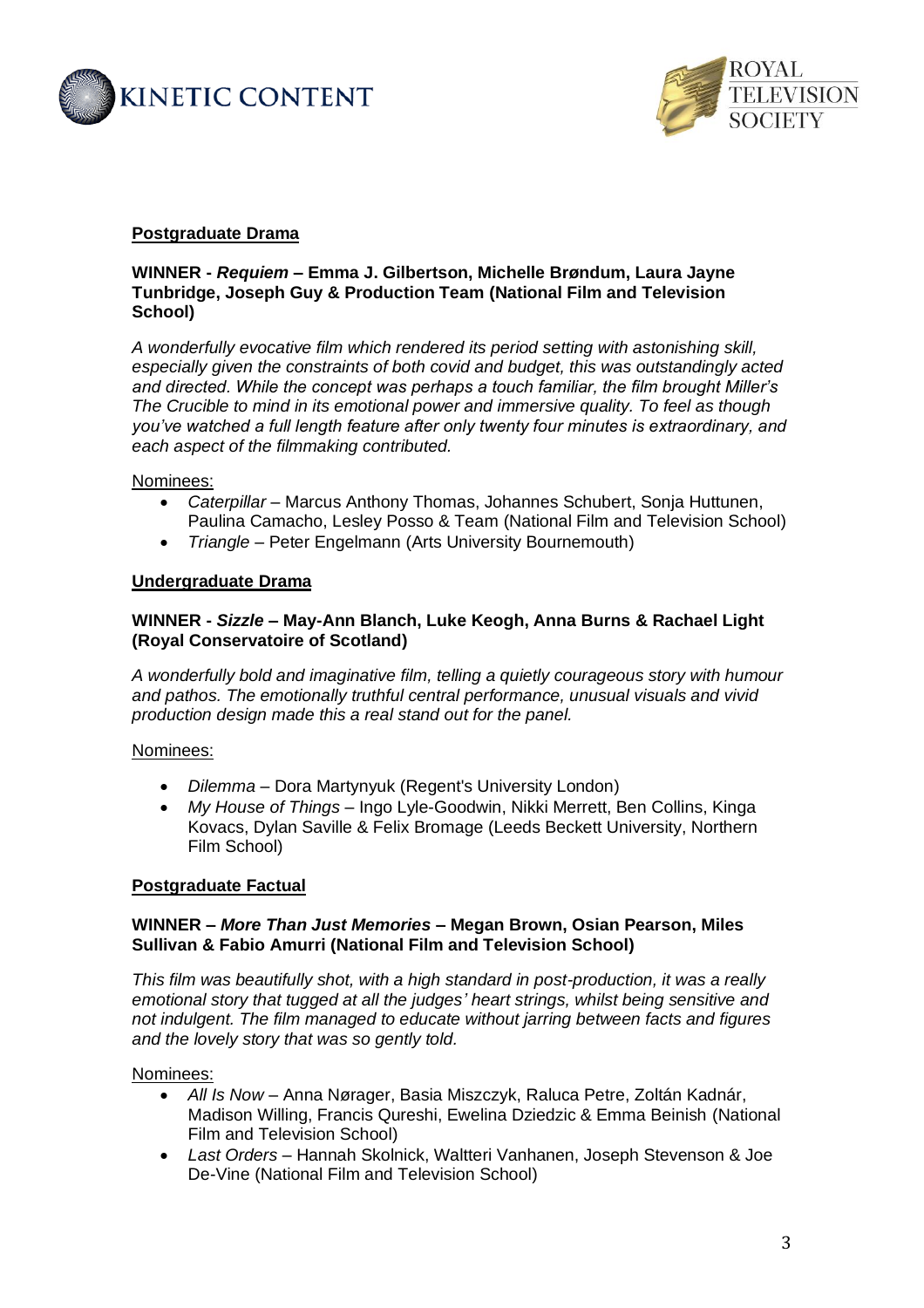



## **Undergraduate Factual**

# **WINNER -** *EDEN* **- Charlie Bush, Patrick Whinder-Montague, Barney Janes, Sam Schoettner, Maryam Bahaari, Guy Newland & Ethan Harper (University of the West of England, Bristol)**

*The jury said this film was beautifully shot, stunning and poetic. It revealed a hidden story that was 'of the moment' and would inspire other trans women to come forward for help and support.*

#### Nominees:

- *No Comprendo -* Claudia Botton & Bukola Bakinson (University of Greenwich)
- *On Board DH23* Cameron Tait, Kiran Wallace, Teddy Howes & Belinda Villa Rodriguez (Solent University)

### **Postgraduate News and Sport**

# **WINNER -** *Struggle and Hope* **- Aisling Taylor, Sarah Harrison & Alex Prior-Wandesforde (City, University of London)**

*Struggle and Hope took on a complex subject and delivered a detailed, and at times very emotional documentary. Well-researched and technically strong. The calibre of the interviewees, and the sensitivity in which they were dealt with, was particularly impressive.* 

### Nominees:

- *The Diagnosed: Living with Borderline Personality Disorder* Cara Mooney, Isabel Suckling & Charlotte Newell (City, University of London)
- *The Fight to be Seen* Nichole Tan (Goldsmiths, University of London)

### **Undergraduate News and Sport**

# **WINNER -** *The Third Man* **- Curtis Pyke, Georgia Savoie, Ian Bedwell, Jenna Wallace & Edward Lawton (University of the West of England, Bristol)**

*We were blown away by the imagination, style and power of this film, centred around a truly original idea. The fantastic animation was of a professional standard. The standout entry.*

Nominees:

- *The Impact of COVID-19* Isabel Blakemore (The University of Salford)
- *The Reality of Eating Disorders* Daisy Herman (The University of Salford)

## **Postgraduate Sustainability**

**WINNER -** *Flight of the Puffin* **- Rakel Dawn Hanson (University of the West of England, Bristol)**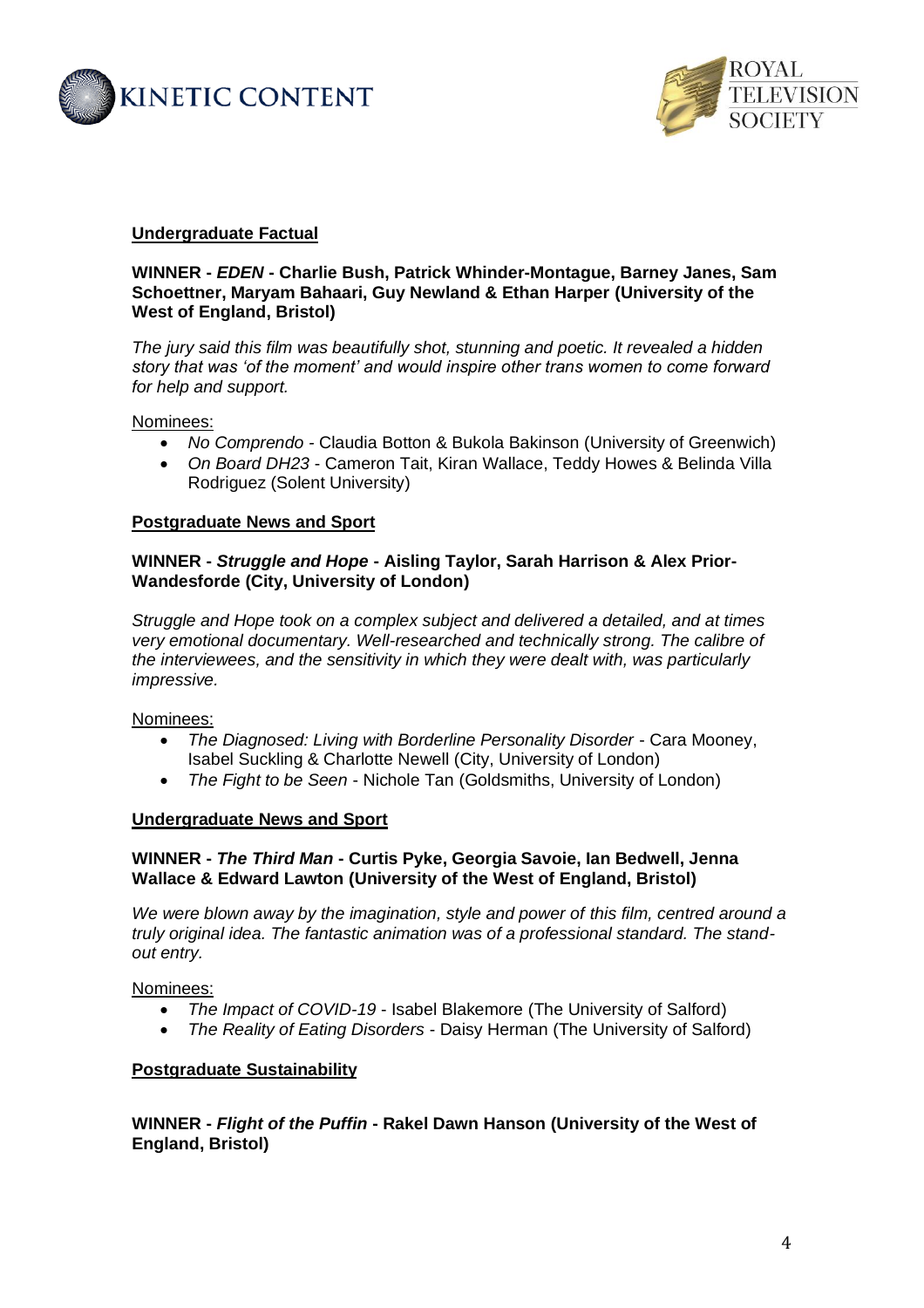



*A joyous, surprising, and sensitively handled film. This is deft observational filmmaking that confronts the juxtaposition of hunting and conservation with both empathy and documentary rigour. Accomplished.* 

# Nominees:

- *Cuttle Shore* Rosie Ashley-East, Jack Mortimer, Jessie Knierim, Ella Van Cleave and Joe Shelly (University of the West of England, Bristol)
- *Ghost Ponds* Amanda Sosnowski (University of the West of England, Bristol)

# **Undergraduate Sustainability**

# **WINNER -** *The State of Earth* **- Innes Letch, Frankie Gray, Drew Graves, Megan Harrison & Eve-Marie Johnson (University of the West of England, Bristol)**

*This is an accomplished and informative film. Good use of archive combined with well edited new material delivers an impressively sophisticated narrative journey.* 

### Nominees:

- *The Future of Fashion* Lauren Allaway (Bournemouth University)
- *The Rubbish Countryside* Rose Thompson (University of Plymouth)

# **CRAFT CATEGORIES**

### **Postgraduate Craft Skills – Camerawork**

# **WINNER –** *Ghost Ponds* **- Amanda Sosnowski (University of the West of England, Bristol)**

*This is cinematography at its finest, in particular how the Norfolk landscape was captured in all its wonder. The film displayed "stunning photography, with creative movements which perfectly complements the story and message," said one judge. Ghost Ponds showed great scale and ambition in making a remarkable film that gave an insight into the lost world of British pond life but the quality of the filming and storytelling matches up to any broadcast factual programme.*

### **Undergraduate Craft Skills – Camerawork**

### **WINNER –** *EDEN* **- Barney Janes (University of the West of England, Bristol)**

*The camera work was outstanding – we felt it was movie standard and overall the piece flowed with a lyrical and poetic quality. It captured the breath-taking scenery perfectly and put you right in the cold water alongside the subject.*

## **Postgraduate Craft Skills – Editing**

### **WINNER –** *Caterpillar* **- Lesley Posso (National Film and Television School)**

*Apart from a compelling narrative, the cutting of dialogue and punctuation between scenes helped set the tone and is part of the reason of why this was a clear favourite. The seamless editing from start to finish meant the cuts were not abrasive, and the story was able to breathe and flow when needed. In particular, how the dialogue was*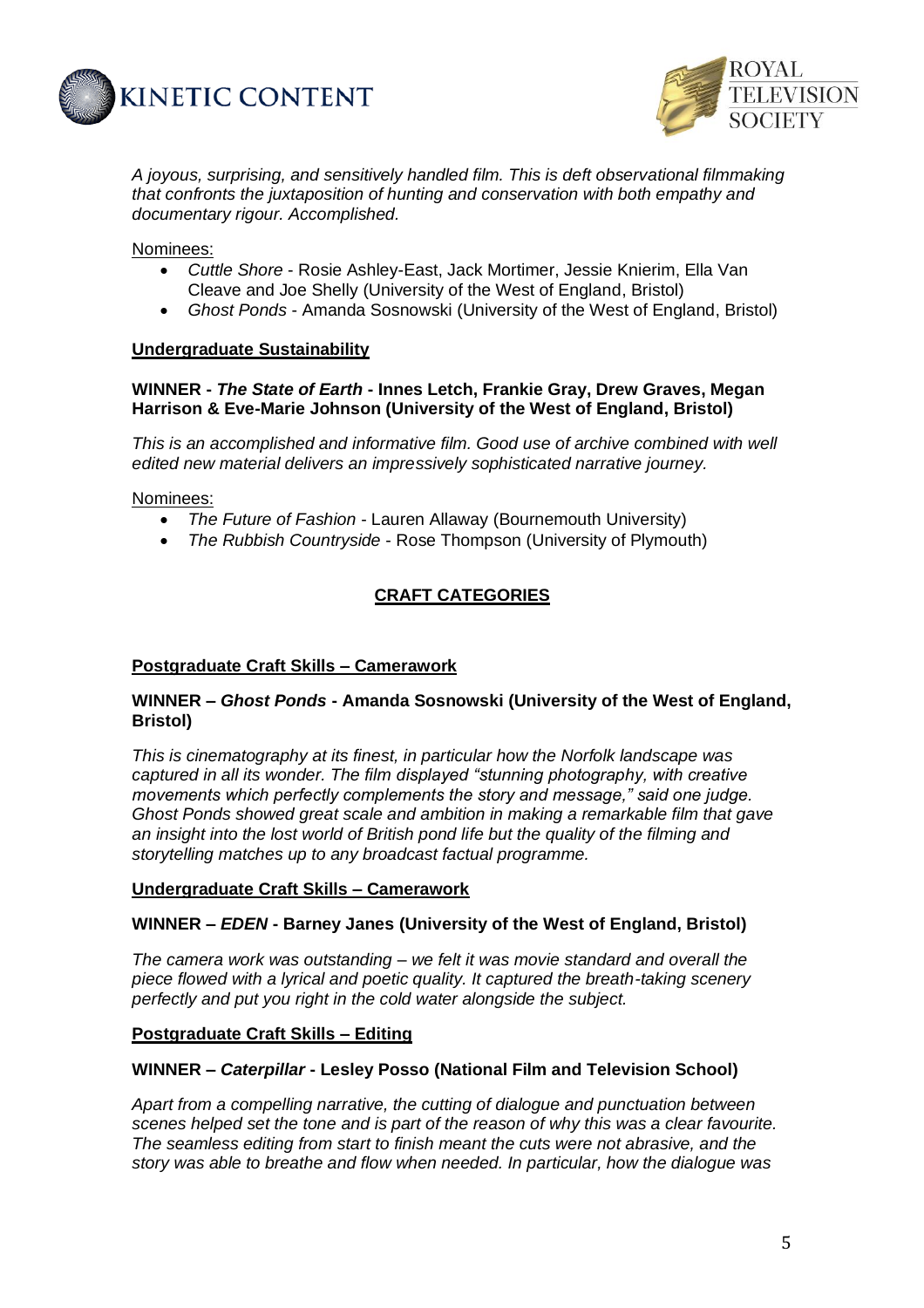



*cut helped the audience even further, immersing them into the underground world of producing cannabis through the eyes of this vulnerable young boy.*

# **Undergraduate Craft Skills – Editing**

# **WINNER -** *Heart Failure* **- Will Wightman (Falmouth University)**

*It was impossible not to be impressed by the technical excellence of this edited piece. It was a brilliantly paced and dynamic film with the accompanying track giving so much energy to the piece. The great shot choices made it flow so that nothing jarred. It was epic!*

# **Postgraduate Craft Skills – Production Design**

# **WINNER –** *Night of the Living Dread* **– Milly White (National Film and Television School)**

*The level of detail in all scenes captured the mood and tone of this individual's traumatic life of not being able to sleep. When you breakdown each scene, the level of detail in each of those environments the character was in, the realistic materiality of the objects being represented, to the range of moods in the different settings, really immersed you into each scene.*

### **Undergraduate Craft Skills – Production Design**

### **WINNER -** *In Harmony* **- Markus Øvre (UCA Farnham)**

*It is very hard to come up with something non-derivative, but this piece managed it. The film was beautifully crafted, with an amazing character design set in a vividly realised and perfectly created world. The jury felt that it was incredible for an undergraduate to execute this to the accomplished standard that Markus has.*

### **Postgraduate Craft Skills – Sound**

# **WINNER –** *Do Not Feed The Pigeons* **– Joe De-Vine (National Film and Television School)**

*This film was highly commended in some of the other categories of the craft nominations, but it was the judges' ears that were particularly taken aback by such a simple and funny animation. This was sound design at its best. Each scene was clearly broken down and no sound effect was left unturned – even down to the middle-aged man trying to drown out of the sound of the child crying as he read his newspaper! The levels were on point for each sound effect or the actions of the characters depicted made you feel every bit of being part of that cold coach station.*

### **Undergraduate Craft Skills – Sound**

**WINNER -** *Fall of the Ibis King* **- Niall Delahan, Stephen Hennessy & Cathal Hughes (National Film School / IADT)**

*A perfectly realised total soundscape drew the viewer right into the centre of this theatrical world and suspended any disbelief. The technical accomplishment of*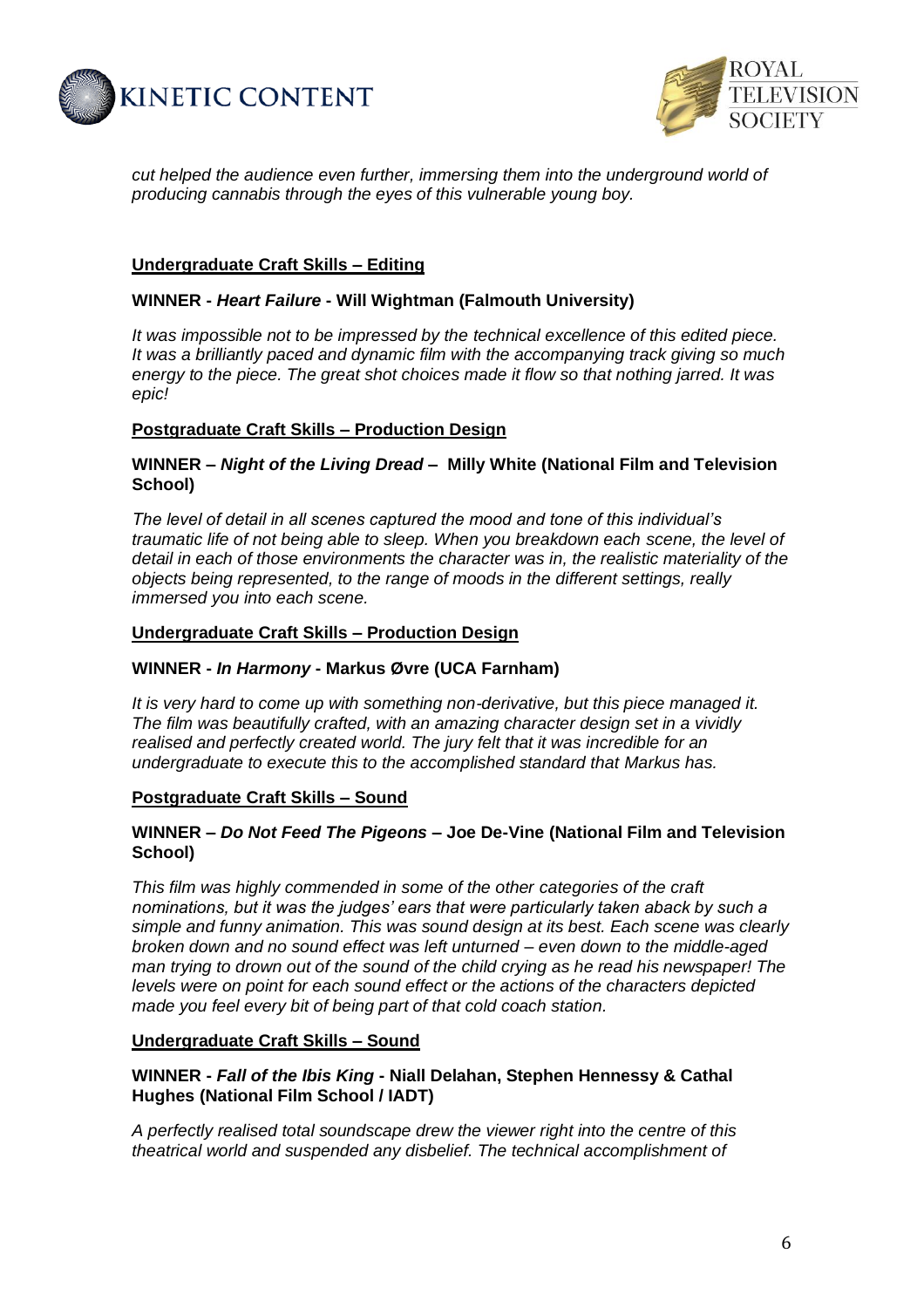



*harvesting sounds from different areas - from SFX to vocals to music - was simply brilliant and the sound mix was stunningly professional. A feature film experience.*

## **Postgraduate Craft Skills – Writing**

# **WINNER –** *Triangle* **- Peter Engelmann (Arts University Bournemouth)**

*What felt like a simple story of truth or dare lead to unsurprising plot-twist which none of the judges were expecting. The casting along with believable characters made for compelling viewing of what the final outcome would be. The light touches of humour and narrative that built up to the rollercoaster ride of emotions for all the characters in one setting, made this film stand out in this category.*

# **Undergraduate Craft Skills – Writing**

# **WINNER -** *Flash\_Thunder93* **- Reuben Harvey & Matthew Howe (National Film School / IADT)**

*This quirky piece, featuring such idiosyncratic characters with a bizarre, shared obsession joined together made the jury genuinely chuckle out loud. It was an excellent script: intelligent, original and witty. One of the hardest things in film-making is to make people laugh and this delivered.*

**\*\* ENDS \*\***

## **For further information please contact:**

[rts@ddapr.com](mailto:rts@ddapr.com) +44 20 7932 9800

# **About The Royal Television Society:**

From glamorous award ceremonies to lively debates, the RTS embraces all aspects of television, and is open to anyone with an interest in the medium.

As an educational charity, we encourage and celebrate work in television and its related fields, from finding out how the nation's favourite shows are made in our Anatomy of a Hit series, to celebrating burgeoning talent at our annual Student Television Awards.

The industry's most talented individuals give us an insight into the work that goes into making cutting edge contemporary TV. From Government ministers and CEOs to workshops with great runners, our events look at every part of the business.

Our annual Television Journalism, Programme, Craft and Design, and Student Television Awards celebrate achievements across the broadcasting industry.

Each year, we offer Television Production and Technology bursaries to help those from less affluent backgrounds get a foothold in the industry, and Masterclass sessions bring together students, academics and industry heads.